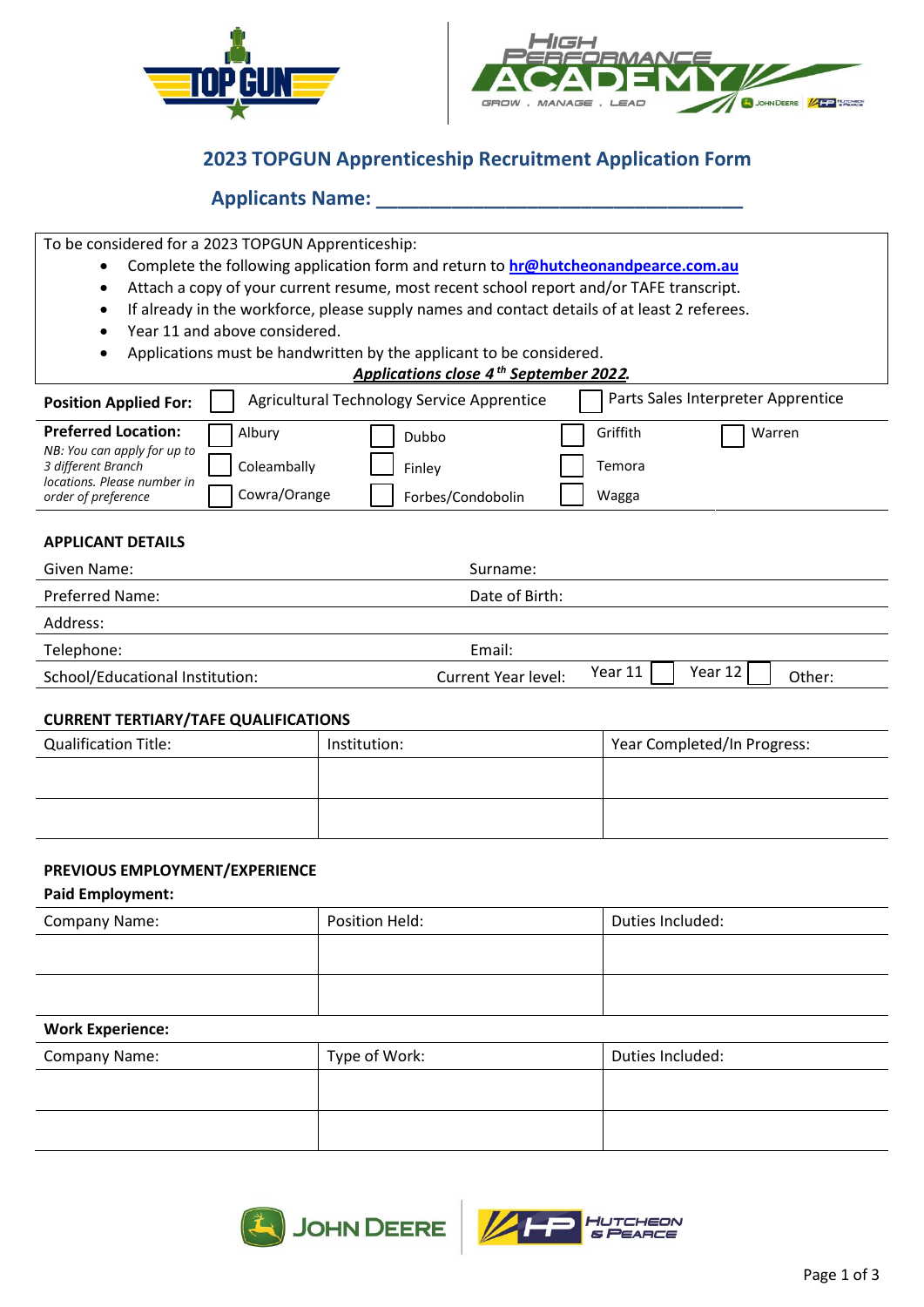



# **2023 TOPGUN Apprenticeship Recruitment Application Form**

**Applicants Name: \_\_\_\_\_\_\_\_\_\_\_\_\_\_\_\_\_\_\_\_\_\_\_\_\_\_\_\_\_\_\_\_\_\_**

## **SELECTION CRITERIA**

*Please respond to all Seclection Criteria to the best of your ability.* 

*Selection Criteria 1 – Demonstrate your development of leadership skills (this may be through school, sport, community service or extra-curricular activities)* :

*Selection Criteria 2 – Provide and example of how you have contributed to organising an event or activity:*

*Selection Criteria 3 – Describe a time when you went the 'extra mile' at school, sport or work:*

*Selection Criteria 4 – List 3 key attributes you think would make you a good John Deere Agricultural Machinery Technician or Parts Sales Interpreter?*

*Selection Criteria 5 – Provide a basic description of a hands on project you have taken part in:*